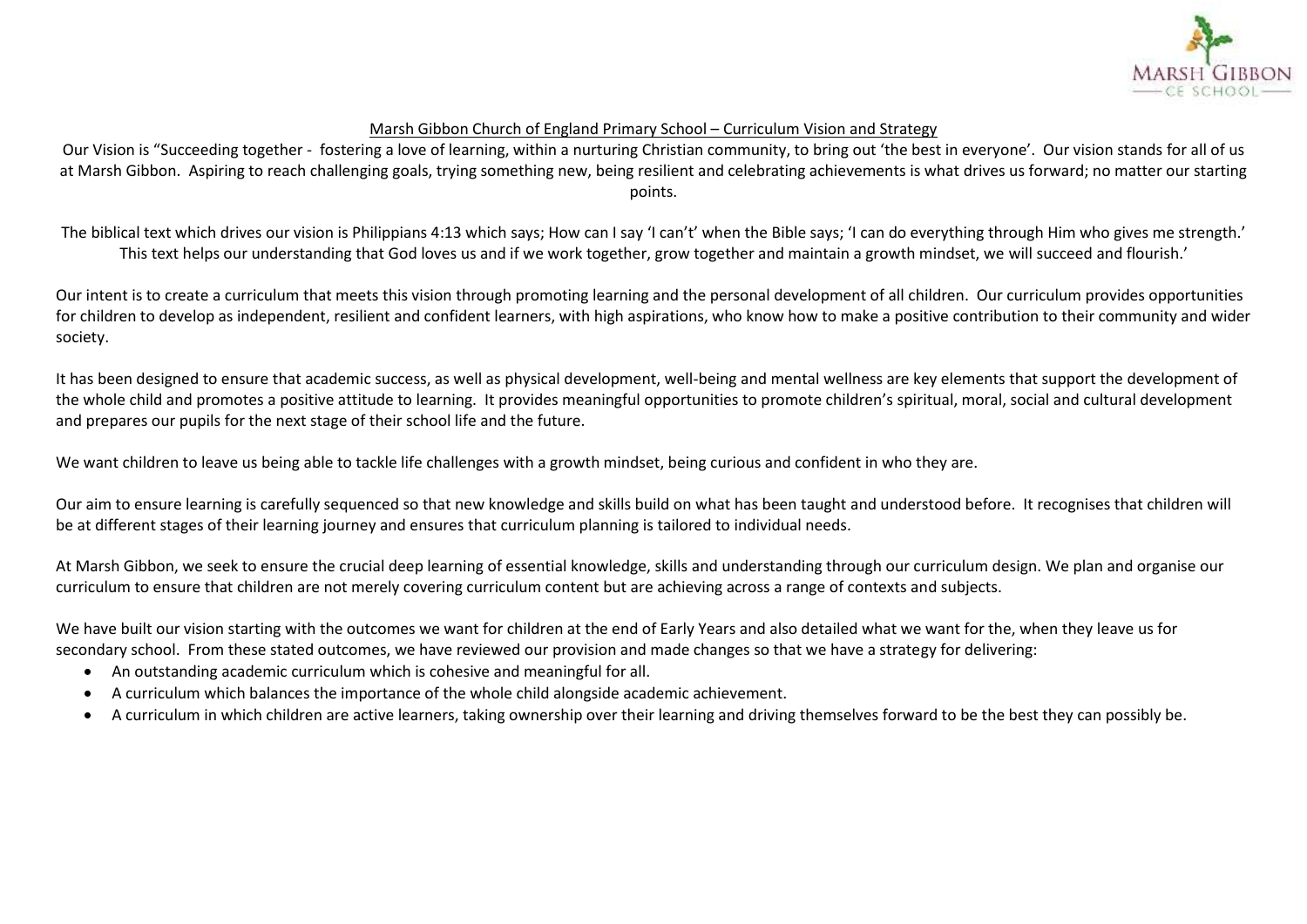| For our Early Years                                                                                           |                                                                                                                                                                                                                                                                                          |                                                                                                                                                                                                                                                                                                                                                                                                                                                                                                                                                                                                                                                                                       |
|---------------------------------------------------------------------------------------------------------------|------------------------------------------------------------------------------------------------------------------------------------------------------------------------------------------------------------------------------------------------------------------------------------------|---------------------------------------------------------------------------------------------------------------------------------------------------------------------------------------------------------------------------------------------------------------------------------------------------------------------------------------------------------------------------------------------------------------------------------------------------------------------------------------------------------------------------------------------------------------------------------------------------------------------------------------------------------------------------------------|
| We want our children to<br>be:                                                                                | So they need to have experienced:                                                                                                                                                                                                                                                        | Therefore, our curriculum needs to include:                                                                                                                                                                                                                                                                                                                                                                                                                                                                                                                                                                                                                                           |
| Confident in relationships<br>with their peers and<br>adults                                                  | A strong relationship with staff.<br>$\bullet$<br>Working with a wide range of adults, both<br>in the school and in our wider community.<br>Opportunities to learn and play with their<br>$\bullet$<br>peers and other children in the school.                                           | An explicit focus on activities that develop children's personal, social and emotional<br>$\bullet$<br>skills.<br>A focus on developing engaging role play activities. This includes role play with adults<br>$\bullet$<br>to initiate discussions and embed a wide range of different cultural and family<br>experiences to develop inclusive relationships.<br>Teaching children how to recognise a wide range of emotions and emotional states and<br>$\bullet$<br>develop a toolbox for self-regulation.<br>Embedding a values-based education in all their experiences - values should be<br>$\bullet$<br>discussed and shared as an integral part of children's daily learning. |
| Strong communicators<br>with a wide vocabulary                                                                | A deep and rich variety of vocabulary and<br>language.<br>Being read to at home and at school.<br>$\bullet$<br>Wide ranging topics for discussion at<br>$\bullet$<br>home and at school.                                                                                                 | A curriculum founded on exposure to a wide range of high-quality, age appropriate<br>$\bullet$<br>children's literature.<br>Explicitly sharing and celebrating vocabulary through our daily input and environment.<br>$\bullet$<br>Explicit focus on developing listening skills, helping children to listen to sounds in the<br>$\bullet$<br>environment, to adults and to each other.                                                                                                                                                                                                                                                                                               |
| Physically confident and<br>well-co-ordinated                                                                 | Lots of outdoor and physical play to<br>$\bullet$<br>develop gross motor skills.<br>An environment where lots of fine motor<br>skills are embedded in continuous<br>provision.                                                                                                           | Enhanced provision based on individual needs and developing fine and gross motor<br>$\bullet$<br>skills.<br>Daily activities to develop fine and gross motor skills. For example; dough gym, funky<br>$\bullet$<br>fingers.<br>Planned PE sessions throughout the Early Years.<br>$\bullet$<br>Continuous access to the outside as and when children would like to go outdoors.<br>$\bullet$<br>Outdoor Learning experiences in the Early Years forest area and outdoor classroom.<br>$\bullet$                                                                                                                                                                                       |
| Readers and writers, who<br>love books and enjoy<br>communicating through<br>their writing.<br>Story-tellers. | A strong foundation in early phonics<br>$\bullet$<br>throughout the early years.<br>An environment that is rich in language,<br>with a great range of books to interest and<br>inspire children.<br>Opportunities to retell stories and to make<br>their own up for different audiences. | Opportunities to explore literacy and across all areas of learning, both inside and out,<br>$\bullet$<br>linked to their personal interests.<br>High quality literature to help them develop their story telling skills.<br>$\bullet$<br>Focused adult-led phonics activities to ensure that all children attain the ELG in reading<br>$\bullet$<br>and writing.<br>Early identification of pupils who need additional support and provision of personalised<br>$\bullet$<br>input to help them build a strong foundation in reading and writing before moving up to<br>Year 1.                                                                                                       |
| Confident with numbers<br>and simple calculations                                                             | Opportunities to explore number across<br>all areas of learning, both inside and out.<br>A strong foundation in number.<br>$\bullet$                                                                                                                                                     | Access to a range of concrete and visual resources to support conceptual<br>understanding.<br>Focused adult-led activities to develop number skills.<br>Explicit teaching of number bonds and foundation skills to manipulate number, with the<br>opportunity to practise these skills inside and out based on children's interests.                                                                                                                                                                                                                                                                                                                                                  |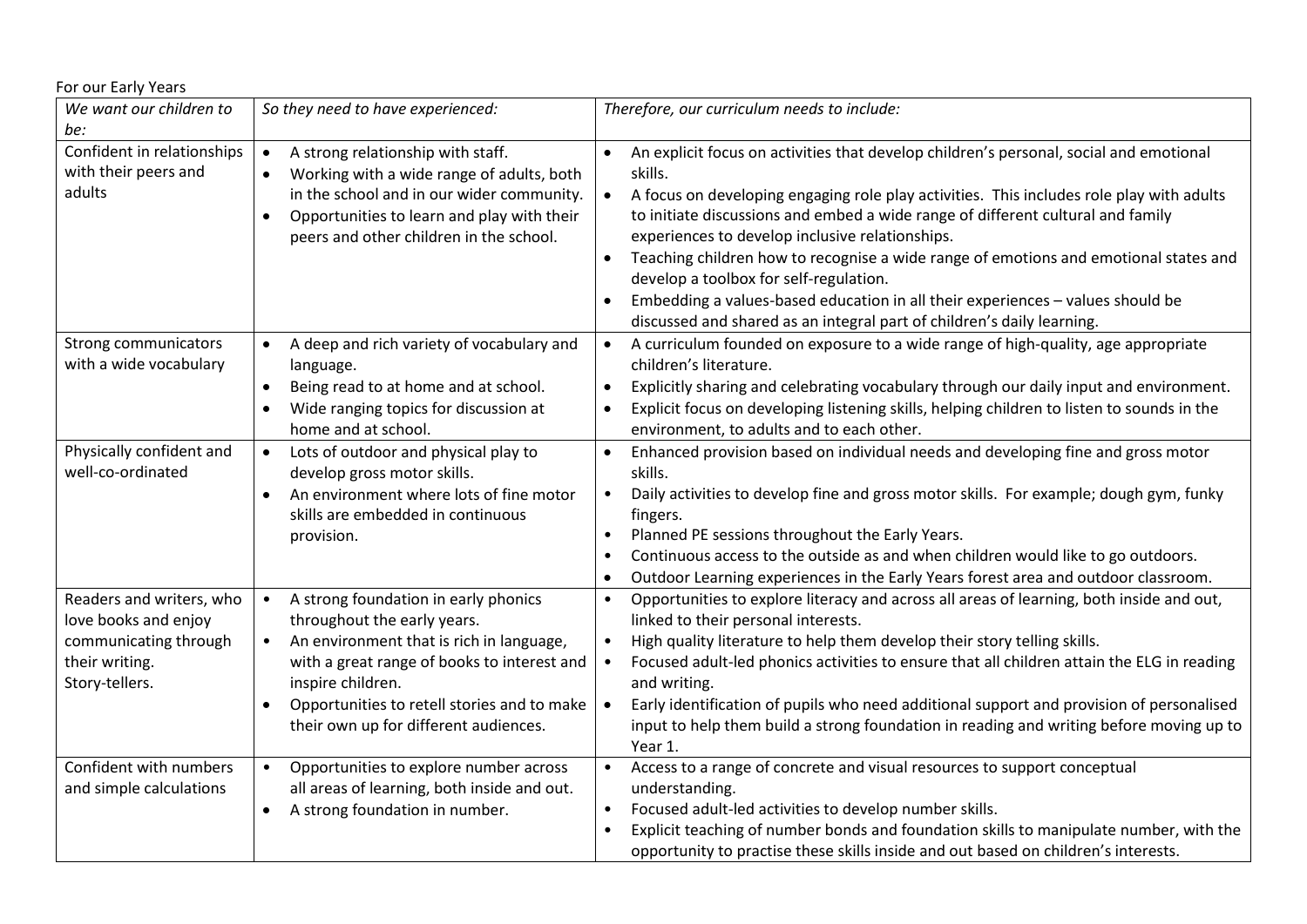|                          |                                                           | Early identification of pupils who need additional support and provision of personalised<br>$\bullet$ |
|--------------------------|-----------------------------------------------------------|-------------------------------------------------------------------------------------------------------|
|                          |                                                           | input to help them embed a strong foundation before moving up to Year 1.                              |
| Ambitious for their      | Input from lots of different positive role<br>$\bullet$   | Visitors from the local community and other inspirational people.<br>$\bullet$                        |
| future, with high        | models.                                                   | Visits from people who help us.<br>$\bullet$                                                          |
| aspirations              | Opportunities to talk about their own                     | Opportunities for parents to get actively involved in learning alongside their children.<br>$\bullet$ |
|                          | dreams for the future.                                    | Learning alongside older children. For example; sharing work, World Book day.<br>$\bullet$            |
|                          |                                                           | Vicar coming into all year groups, not just collective worship.<br>$\bullet$                          |
| Aware of the wider world | A range of real learning experiences                      | Trips that enrich learning are at the right level for different age groups.<br>$\bullet$              |
| around them              | beyond their day-to-day in-school time.                   | Outdoor Learning experiences.<br>$\bullet$                                                            |
|                          | A range of different cultures, religions and<br>$\bullet$ | Creating links with local community.<br>$\bullet$                                                     |
|                          | ways of life, where our similarities are                  | Learning about and celebrating festivals of many faiths and cultures.<br>$\bullet$                    |
|                          | highlighted and our differences                           | Challenge stereotypes.<br>$\bullet$                                                                   |
|                          | celebrated.                                               | Visits from people of other faiths and cultures.<br>$\bullet$                                         |
|                          |                                                           | Resources that accurately reflect the diverse society in which we live.<br>$\bullet$                  |
|                          |                                                           | Deep learning over a number of days or weeks rather than tokenistic one-off events.<br>$\bullet$      |
| Risk-takers              | An environment where they can identify,<br>$\bullet$      | <b>Outdoor Learning experiences</b>                                                                   |
|                          | manage and take risks.                                    | Adults modelling in the external environment. Shared risk assessments.<br>$\bullet$                   |
|                          |                                                           | New experiences and trips where risk is discussed between adults and children.<br>$\bullet$           |
| Great learners           | Enquiry based learning where mistakes<br>$\bullet$        | Adults being role models to show how we can learn from making mistakes.<br>$\bullet$                  |
|                          | are used as a powerful tool for learning.                 | Focus on characteristics of effective learning through all planning.<br>$\bullet$                     |
| Leaders of their own     | A curriculum that has been shaped with<br>$\bullet$       | The environment supports individual interests and enhances learning through child-led<br>$\bullet$    |
| learning                 | them and by them.                                         | play.                                                                                                 |
|                          |                                                           | In Reception, children are encouraged to choose to extend themselves beyond their<br>$\bullet$        |
|                          |                                                           | initial choices, both inside and out.                                                                 |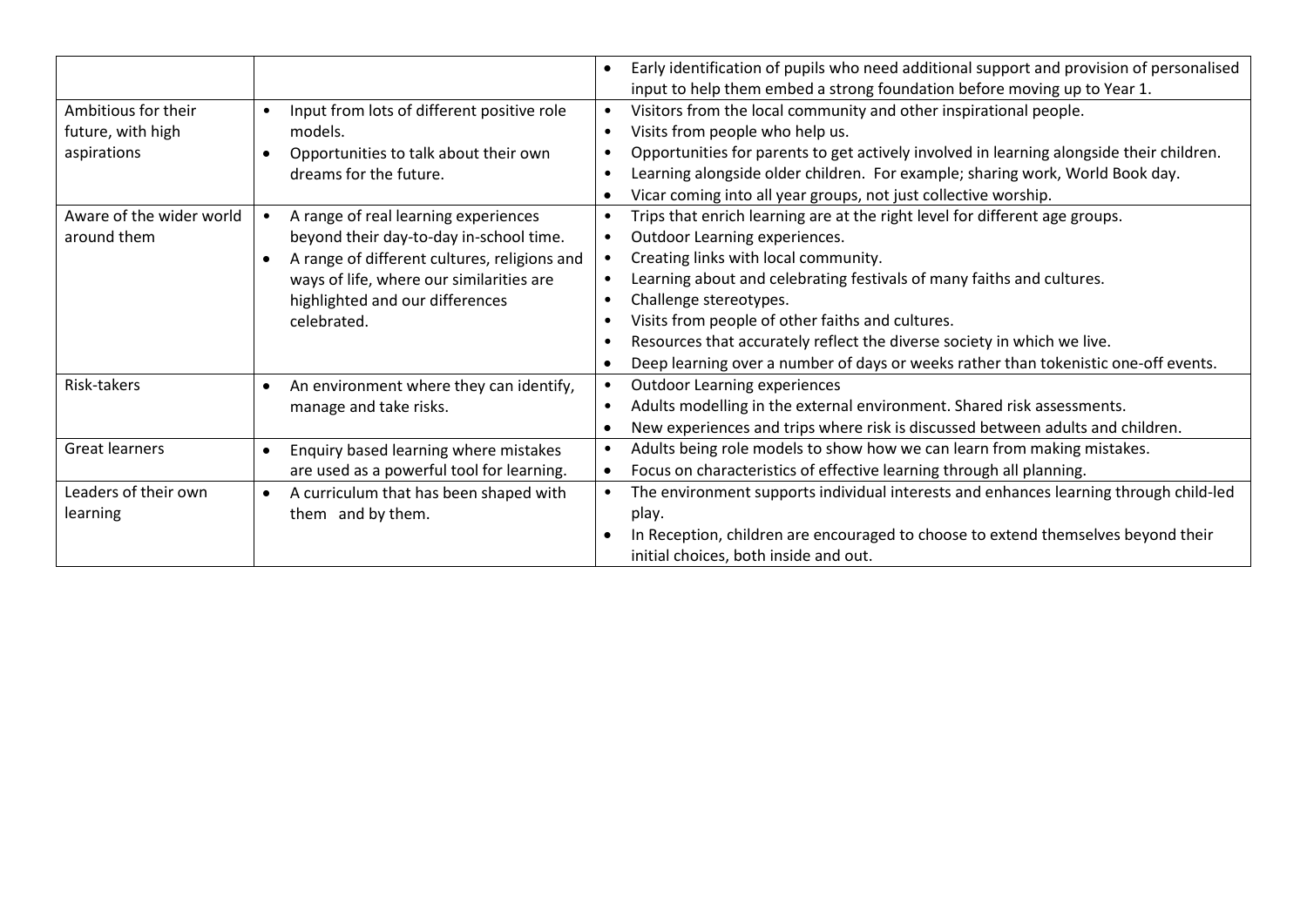| We want our children to<br>be:                                               | So they need to have experienced:                                                                                                                                                                                                                                                               | Therefore, our curriculum needs to include:                                                                                                                                                                                                                                                                                                                                                                                                                                                                                                                                                                                                                                                                                                                                                                                                                                                                                                                                                                                                                                |
|------------------------------------------------------------------------------|-------------------------------------------------------------------------------------------------------------------------------------------------------------------------------------------------------------------------------------------------------------------------------------------------|----------------------------------------------------------------------------------------------------------------------------------------------------------------------------------------------------------------------------------------------------------------------------------------------------------------------------------------------------------------------------------------------------------------------------------------------------------------------------------------------------------------------------------------------------------------------------------------------------------------------------------------------------------------------------------------------------------------------------------------------------------------------------------------------------------------------------------------------------------------------------------------------------------------------------------------------------------------------------------------------------------------------------------------------------------------------------|
| Responsible global<br>citizens who are<br>empowered to make a<br>difference. | A rich and varied introduction to<br>$\bullet$<br>the world.<br>Talking to people of different<br>$\bullet$<br>faiths and cultures.<br>Contributing to a better world -<br>$\bullet$<br>either within our community or in<br>larger projects.<br>Making a difference to the wider<br>community. | Trips that extend and enrich learning and children's experiences.<br>Visitors from other cultures and faiths.<br>Collective worship celebrates children's lives from other faiths and cultures.<br>$\bullet$<br>Working with other schools from contrasting locations, both in the UK and around the world.<br>Time to share and discuss current affairs.<br>Opportunities to connect with the local community.<br>Getting involved with local and national events. For example; 'Children in Need', World Book<br>Day', Anti-bullying week.<br>Helping others around us - local and wider.                                                                                                                                                                                                                                                                                                                                                                                                                                                                                |
| Safe, both physically and<br>online.                                         | Opportunities to take risks.<br>$\bullet$<br>Open discussion about risks and<br>threats, both physical and online.<br>Care for their emotional wellbeing<br>$\bullet$<br>as well as academic success.                                                                                           | Practical enquiry-based Science lessons taught planned for each year group.<br>A long term PSHE plan that ensures physical, mental and online safety are fully covered and<br>deeply understood - specific enquiry-based projects are used to share pupils' learning.<br>Relationships and sex education integrated in PSHE in every year group through the school.<br>Opportunities to talk to anyone they feel confident with.<br>Team time to build strong relationships and discuss issues.<br>$\bullet$<br>Opportunities to take risks - physical, class-based.<br>Forest School for FS/KS1.<br>Residential trips planned with a real purpose - why are the children going? What opportunities<br>will they be exposed to and how will this build them as an individual?<br>Ensure their whole being is catered for - mental and physical. Are they ready for the challenges<br>of secondary school?<br>Mindfulness integrated into the curriculum.<br>Explicit teaching of e-Safety and introduce pupils to social media before they use it themselves.<br>$\bullet$ |
| Planners and organisers<br>who are information<br>literate.                  | Managing their own projects -<br>from planning to delivery and<br>review.<br>Working individually and<br>collaboratively.<br>Working with children in different<br>$\bullet$<br>year groups towards a shared<br>outcome.<br>Opportunities for pupil led<br>$\bullet$<br>planning.               | Enquiry based learning with opportunities for pupils to lead.<br>$\bullet$<br>Homework projects with teacher planning input.<br>Explicit teaching of different ways of capturing and sharing information within the context of<br>their personal projects. Communication literacy framework developed across the school.<br>A wide range of research opportunities - online, books, trips etc<br>Opportunities to conduct original research - what new things can they learn?<br>$\bullet$<br>Local, real projects that will impact our local environment. Making them key people in the<br>$\bullet$<br>community.<br>Explicitly teaching information literacy skills in all year groups, with an agreed framework that is<br>progressive and developmental.                                                                                                                                                                                                                                                                                                              |
|                                                                              |                                                                                                                                                                                                                                                                                                 | Having access to age-appropriate research.                                                                                                                                                                                                                                                                                                                                                                                                                                                                                                                                                                                                                                                                                                                                                                                                                                                                                                                                                                                                                                 |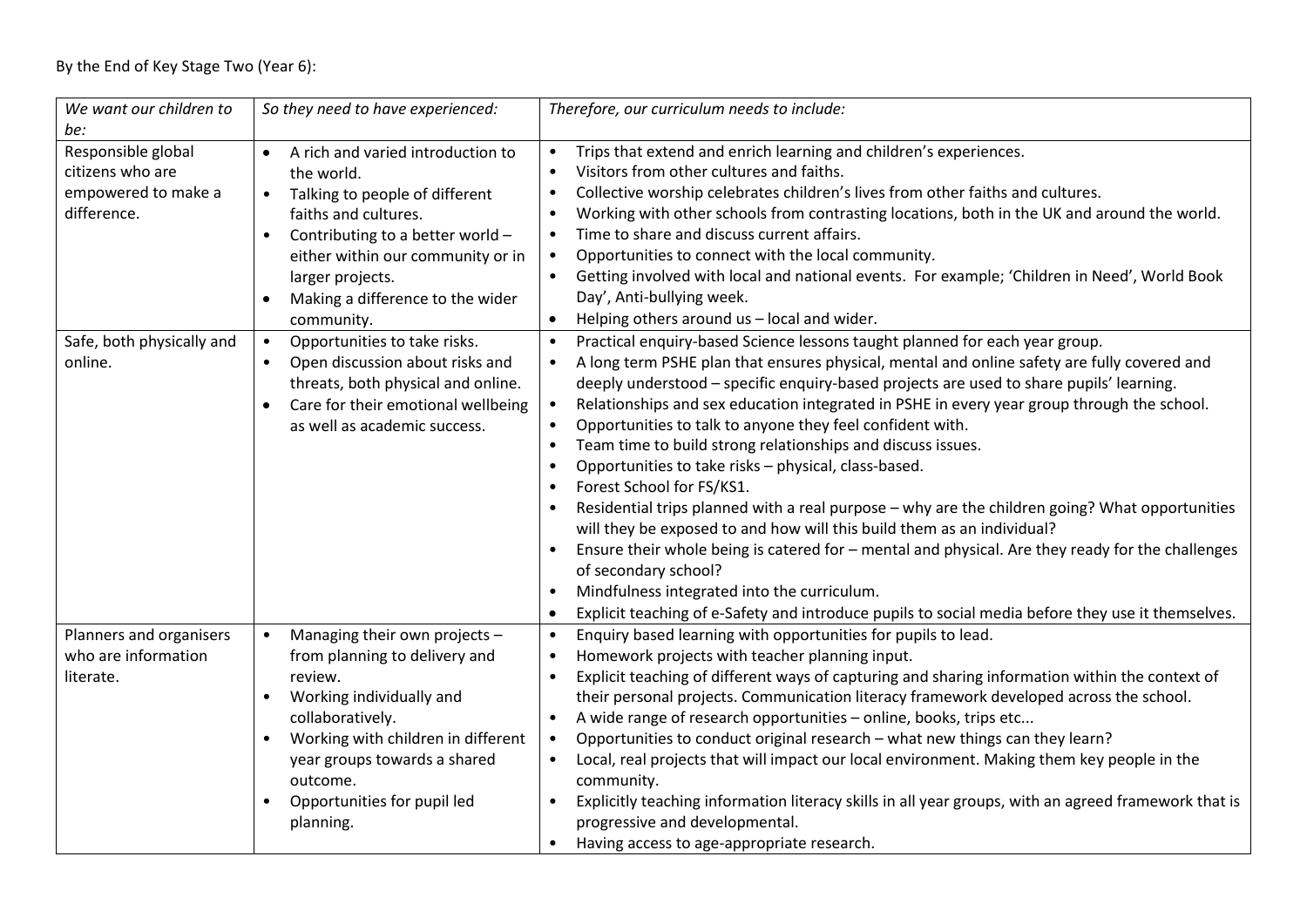|                          | $\bullet$ | Information literacy - knowing      |           | Access to a wide range of rich texts in every area of the curriculum.                                |
|--------------------------|-----------|-------------------------------------|-----------|------------------------------------------------------------------------------------------------------|
|                          |           | where to find and evaluate the      |           | Integration of online research alongside book research, with explicit teaching of what data can      |
|                          |           | information that they need.         |           | be trusted.                                                                                          |
|                          |           | Independent research                |           |                                                                                                      |
| Leaders                  | $\bullet$ | Contributing to and leading a       | $\bullet$ | Collaborative tasks in all areas of learning.                                                        |
|                          |           | team.                               |           | Mentoring and growing how to lead.                                                                   |
|                          | $\bullet$ | Talking to leaders in different     |           | Challenges that give pupils the opportunity to decide when teamwork or independent work is           |
|                          |           | walks of life.                      |           | appropriate.                                                                                         |
|                          |           |                                     |           | Qualities of a good leader.                                                                          |
|                          |           |                                     |           | Explicitly teach active listening skills.                                                            |
|                          |           |                                     |           | Celebrate pupils' achievements outside school.                                                       |
| Brave - where they are   | $\bullet$ | Democracy in action.                |           | Opportunities for children to become teams, School Council and playleaders and their views           |
| happy to stand up for    | $\bullet$ | Debates about challenging           |           | shared publicly. For example in the newsletter, on the website.                                      |
| what they believe in     |           | subjects and current affairs.       |           | Public speaking opportunities through drama, debates and presentations.                              |
|                          |           |                                     |           | Access to music - instruments and singing to share with others.                                      |
|                          |           |                                     |           | Widen access to different sports and physical/adventurous challenges.                                |
|                          |           |                                     |           | Opportunities to perform in a wider setting - joining in with local events and the community.        |
|                          |           |                                     |           | Class assemblies where children manage the content that they present.                                |
|                          |           |                                     | $\bullet$ | A curriculum based on big ideas and questions that help pupils get involved in the complexities      |
|                          |           |                                     |           | of modern-day life challenging stereotypes.                                                          |
| Curious learners who are | $\bullet$ | Creating their own lines of enquiry | $\bullet$ | Enquiry based learning opportunities that are developed in each class.                               |
| inspired and             |           | and asking questions that deepen    |           | Time for pupils to contribute their ideas to a unit and planning is changed to follow their lines of |
| leaders of their own     |           | their learning.                     |           | enquiry.                                                                                             |
| learning                 | $\bullet$ | A curriculum that has been          |           | Individual, original research - based on class learning and their own interests.                     |
|                          |           | shaped with them and by them        |           | Allow children time within units to explore own interests and opportunities.                         |
|                          | $\bullet$ | Having a wide range of              |           | Explicitly teach learning to learn skills and independence, so that they can take their own          |
|                          |           | experiences that excite and         |           | learning forwards.                                                                                   |
|                          |           | engage learners.                    |           | Challenge ideas and question others respectfully                                                     |
|                          |           |                                     |           | Give children the opportunity to showcase their learning using different media.                      |
|                          |           |                                     |           | Having a broad and balanced curriculum.                                                              |
|                          |           |                                     |           | A lot of experiences of new places - virtual and real.                                               |
|                          |           |                                     |           | A focus on the arts - having a range of experiences with this.                                       |
|                          |           |                                     |           |                                                                                                      |
| Problem solvers          | $\bullet$ | Problem solving across the          |           | Embed the enquiry-based learning and critical thinking across the whole curriculum.                  |
|                          |           | curriculum                          |           | Giving opportunities for the teacher to step down and children to step up and learn for              |
|                          |           |                                     |           | themselves.                                                                                          |
|                          |           |                                     |           | Coding and robotics opportunities - bug fixing, Lego day - developing projects to solve real         |
|                          |           |                                     |           | problems.                                                                                            |